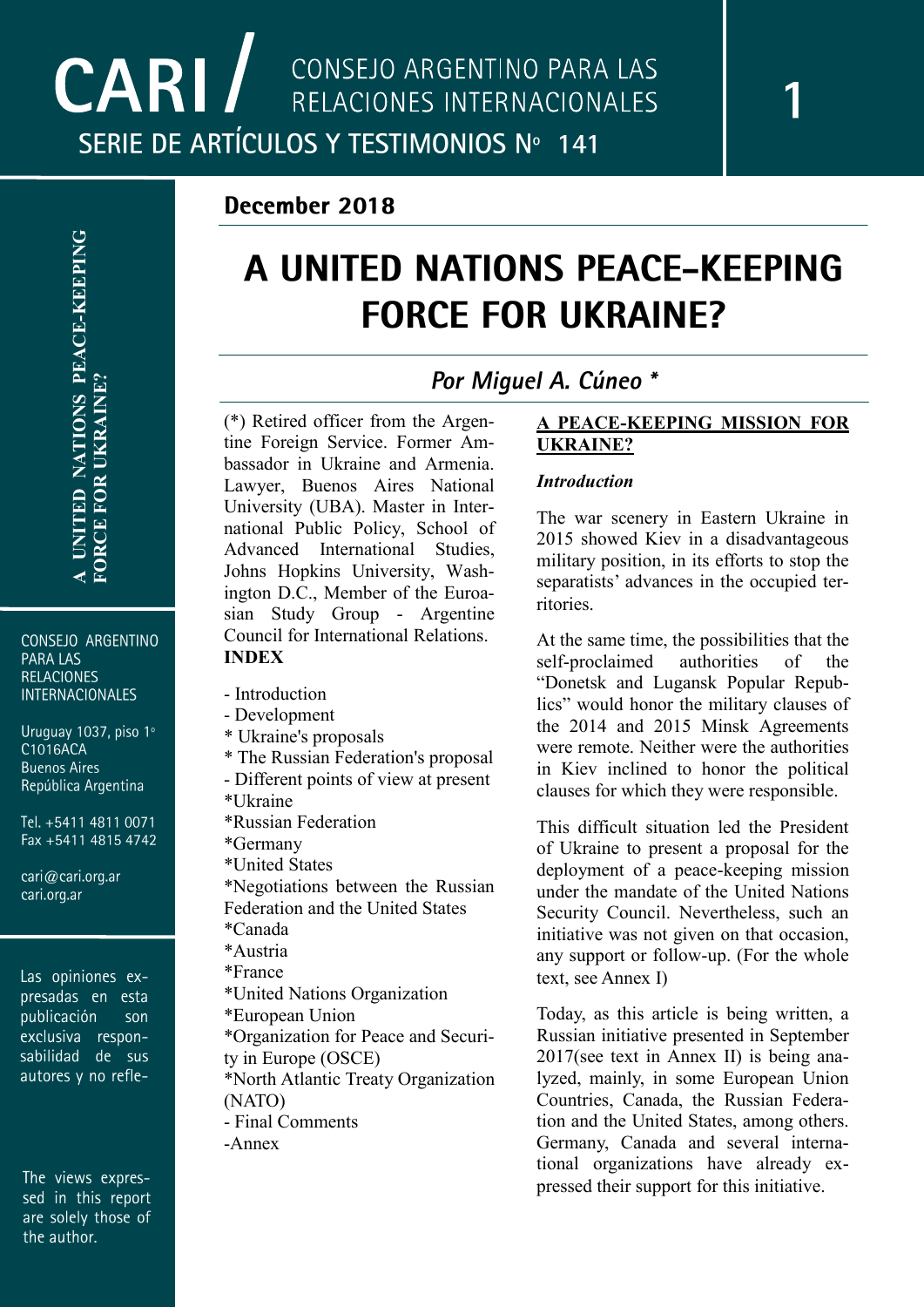-pressed their support for this initiative.

The majority of Ukraine's experts consider that the main differences between Russia and Ukraine (and their respective allies), lie in the scope of the mission's mandate and in the magnitude of the forces to be deployed.

Regardless of Ukraine's efforts to keep the initiative alive, there have been no meaningful advances however on the matter.

The special negotiators from both the United States and the Russian Federation involved in this matter had their last meeting in January this year.

On the other side, the Ministers of Foreign Affairs from the Normandy Group member countries - Germany, France, the Russian Federation and Ukraine- met on June  $11^{th}$  2018, in Berlin.

The defining moment for the proposal's eventual success, will be during the United Nations Security Council's debate, unless a consensus project is reached prior to the voting.

It is worth noting, in this context, that the Russian Federation's President, Mr. Vladimir Putin, was reelected in March 2018, while presidential elections in Ukraine are scheduled to take place in March 2019.

#### *Development*

#### - Ukraine's proposals

In a Press Communique from Ukraine's Foreign Affairs Ministry, dated September  $5<sup>th</sup>$  2017, attention is drawn to the "the fact that in March 2015, Ukrainian President Petro Poroshenko officially sent a letter the UN Secretary-General and the President of the UN Security Council, asking to deploy a peacekeeping mission in Ukrainian territory under the auspices of the United Nations." This communication was distributed on April 2<sup>nd</sup> 2015, as an official document of the United Nations Security Council. (See whole text in Annex 1)

"UNIAN" News Agency (Ukraine) informed on August  $25<sup>th</sup>$  2017, that on August  $22<sup>nd</sup>$ , Ukrainian President Petro Poroshenko had made an announcement before the United Nations General Assembly, indicating that Ukraine intended to present the following autumn an initiative oriented to the deployment of United Nations peace-keeping forces in zones out of their control in Donbass.

#### - The Russian Federation's proposal

During a press conference that took place after the BRICS -Brazil, Russia, India, South Africa and the Popular Republic of China- summit in China, the President of the Russian Federation, Vladimir Putin, revealed an initiative to deploy an international force in Eastern Ukraine, whose objective was the protection of the Organization for Peace and Security in Europe's (OSCE's) Monitoring Mission in the contact zone. (See the Draft Resolution's text in Annex II)

Later on, on a phone call with German Chancellor Angela Merkel, the Russian President expressed "his will to study the idea of deploying United Nations troops in Eastern Ukraine, in other areas where OSCE's monitors are working".

He added that "the idea is that United Nations troops could safeguard OSCE's observers not only on the contact line, but also, after the disengagement of both parties and their equipment, on other locations where the OSCE's Monitoring Special Mission is performing its inspection visits".

Ratifying Russian President's statement, a communique from the German Chancellor's Office stated that Putin "had agreed to eliminate the previous limitations for the deployment of a United Nations mission", after Chancellor Merkel had considered that "some modifications to the mandate were necessary".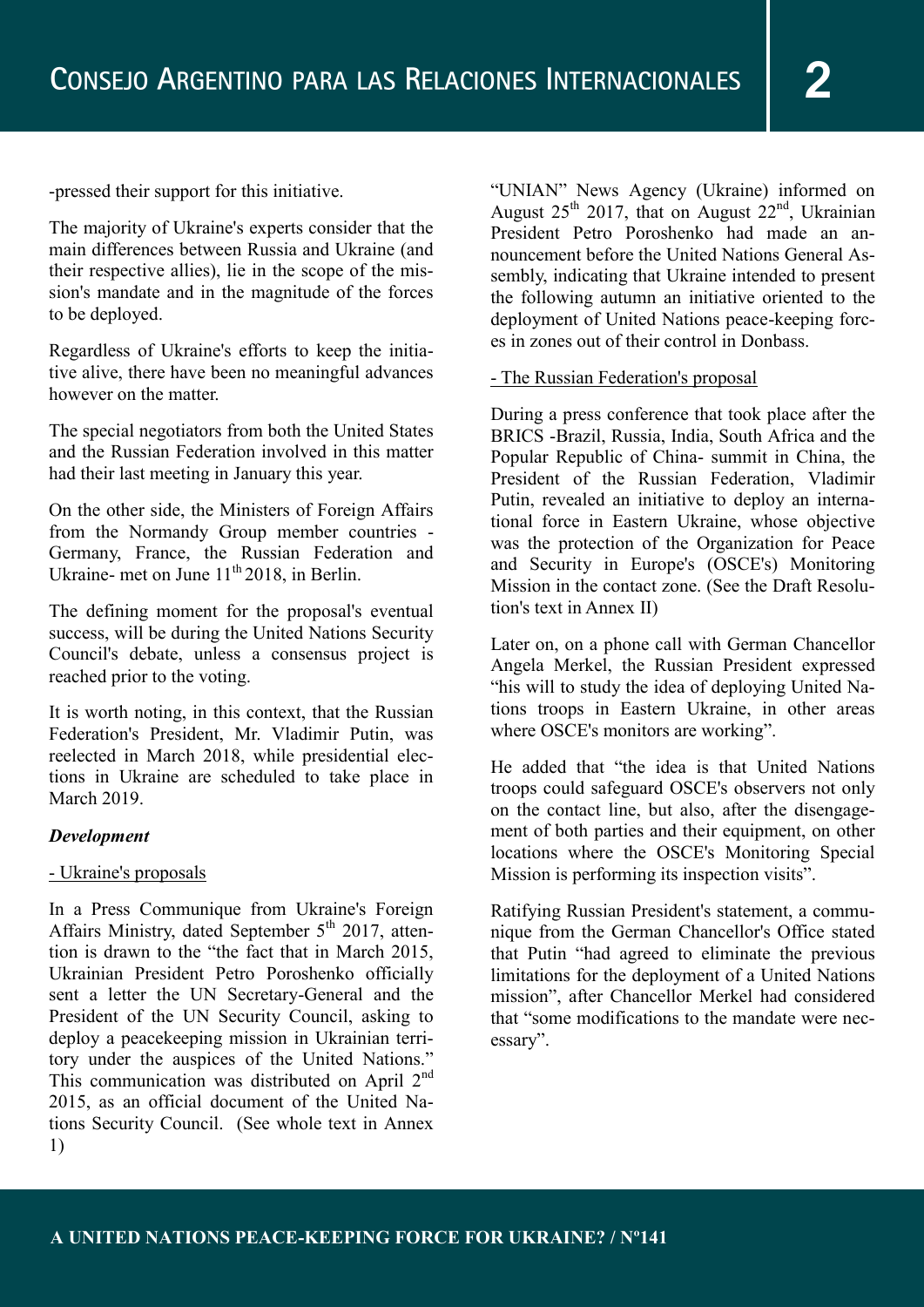#### Different points of view at present

#### *Ukraine*

Regarding the proposal advanced by the Russian Federation, the Ukrainian Ministry of Foreign Affairs, in a Press Release dated September  $5<sup>th</sup>$  2017, stated:

a) The deployment of the Peace-keeping mission could contribute to the restoration of peace and security in Eastern Ukraine.

b) All international peace-keeping presence must be deployed on the base of consensus and only after extensive consultations with the Ukrainian Party.

c) The retreat of all the occupying forces and mercenaries must be involved.

d) A trustful control over the Ukrainian-Russian border, must be secured, to avoid Russian military, weapons, equipment and mercenaries being able to enter Ukrainian territory.

e) Any presence of military or any other personnel from the Aggressor State, disguised as members of the mission, on Ukrainian territory, must be inhibited.

During a press interview, President Poroshenko declared that "as of today, more than 40 countries have agreed to take part in a peace-keeping operation -like Canada, and even European Union countries that are not NATO's members, such as Austria, Sweden, Finland, among others".

The Ukrainian President added: "(Mr. Putin) You can make this very easy indeed – just don't use your veto power (when the decision should be taken by the United Nations Security Council). That is all that shall be needed from you."

# *Russian Federation*

After the meeting that the Foreign Affairs Ministers of the Normandy Group held in Berlin on June 11<sup>th</sup> 2018, the Russian Federation's Ministry of Foreign Affairs, Mr. Sergei Lavrov, updated his country's position as follows:

"Russia's position is very clear, we have presented a proposal to the United Nations Security Council……We have explained that the ideas forwarded by the United States and Ukraine to transform this peace-keeping mission into a kind of political and military Commanding Office that should control all the territory of the Self-proclaimed Popular Republics of Donetsk and Lugansk, and will decide who will be elected and how he will be elected these proposals absolutely demolish the Minsk Agreements".

# *Germany*

In declarations of then German Minister of Foreign Affairs, Sigmar Gabriel, on September  $7<sup>th</sup>$  2017, Germany welcomed President Vladimir Putin's declaration on the deployment of a peace-keeping mission in Eastern Ukraine. Minister Gabriel said that "he was very pleased to see this first signal" that Putin "wishes to continue analizing a request that Russia had rejected in the past , that is to say, the deployment …of a Blue Helmets Mission in Eastern Ukraine to implement a cease-fire". According to Gabriel, "even more important, this proposal of a United Nations mission in Eastern Ukraine shows that Russia has modified its policies and we should not waste that".

On the occasion of a visit to Kiev on January 3rd 2018, then Minister Gabriel requested the establishment of a peace-keeping mission in Ukraine before the presidential elections in Russia, which should take place in March the same year.

Prior to the meeting of the Foreign Affairs Ministers of the Normandy Group in June 2018, the new German Foreign Affairs Minister, Heiko Maas, told journalists that "to deploy a United Nations peace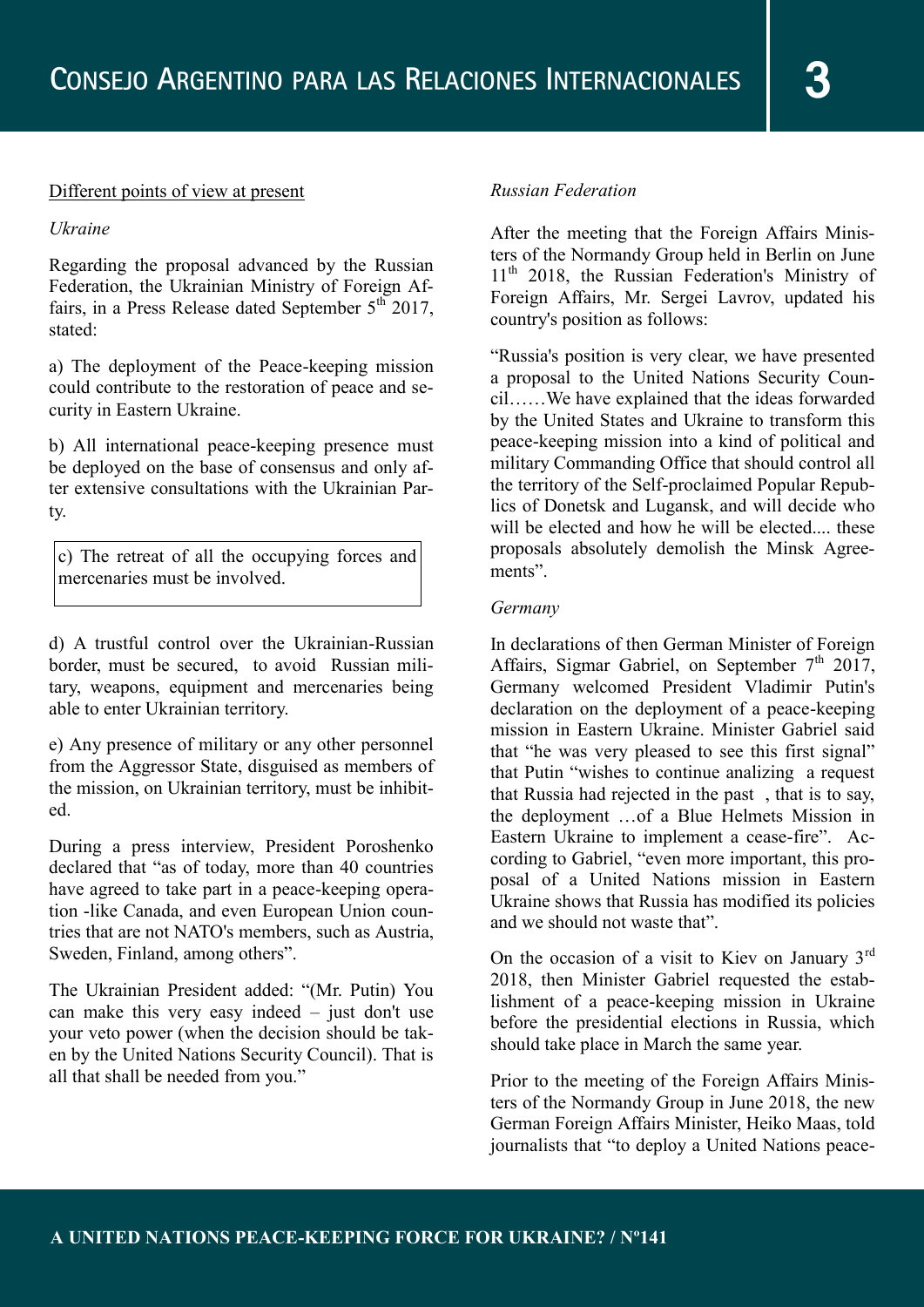keeping force in the region would be an 'appropriate decision' to assure that the agreements signed in Minsk, Belarus, could be finally implemented with the support of the United Nations".

After the conclusion of the meeting, Minister Maas declared that "the Heads of Political Affairs in the respective Ministries have received instructions to elaborate the parameters of the mission. They will held consultations between them in the following weeks".

# *United States*

a) In a September  $6<sup>th</sup>$  2017 statement, the State Department declared that the United States would request from the United Nations Security Council the deployment of UN troops, to patrol the front line that divides the Ukrainian troops from the separatists supported by Russia, and that it considered "its exploration (a peace-keeping mission) worth taking".

b) On the occasion of a State Department statement on the peace-keeping operation (in Eastern Ukraine) (State Department Briefing for the Foreign Press) on September  $12<sup>th</sup>$  2017, the State Department's Spokeswoman declared:

"As regards the number of troops, we support our Normandy Group partners. That hasn't changed. They are making an effort, which is to try and implement the Minsk Agreements. We firmly support that. With that purpose, we have called on Ambassador Kurt Volker (as a Special Negotiator for Ukraine) to facilitate the task.

"The second point I would like to mention: we believe in the feasibility of a peace-keeping force in Eastern Ukraine. We consider it possible to protect the Ukrainian citizens regardless of their ethnia or their nationality. We look at this as a potential way to re-establish sovereignty as well as territorial integrity.

"However, I want to be clear about this, and that is

any such force should have a broad mandate for peace and security throughout the occupied territory of Ukraine up to and including the border with Russia in order to avoid deepening or institutionalizing the divisions inside Ukraine. Other nations, European nations – Germany is one example – agrees with us on this matter. Our goal is simple. We would like to restore Ukraine's territorial integrity and also protect Ukrainians no matter what their religion is, no matter what their ethnicity is, or their language."

In an update of its Government position, on September 12<sup>th</sup> 2018, Ambassador Kurt Volker, United States Special Negotiator for Ukraine, answered to a question posed by the German News Agency Deutsche Welle:

Question: Conversations on an eventual peacekeeping mission in Donbass have been taking place for more than a year. How robust should the command of a mission conducted by the UN be?

Volker: It needs to be sufficiently robust to be able to control security in the whole area. The best option would be a progressive deployment of the peace-keeping mission that is going to grow, in order to be able to control security in the whole area. I don't have a number of troops, but it will have to be sufficiently robust to perform that. When you look at our diplomatic efforts in the last year, we have clearly demonstrated Russia's responsibility on this conflict, but the Russians have not showed any interest in making any advances. We have increased our sanctions, we have increased our support to Ukraine, we have done all this jointly with the Atlantic Community, in close coordination with France and Germany, which are leading the Normandy Group, as well as with Canada, the United Kingdom, Sweden and many others".

# *Negotiations between the Russian Federation and the United States on the Draft project*

At the time of these lines being written, the Russian Federation and the United States Special En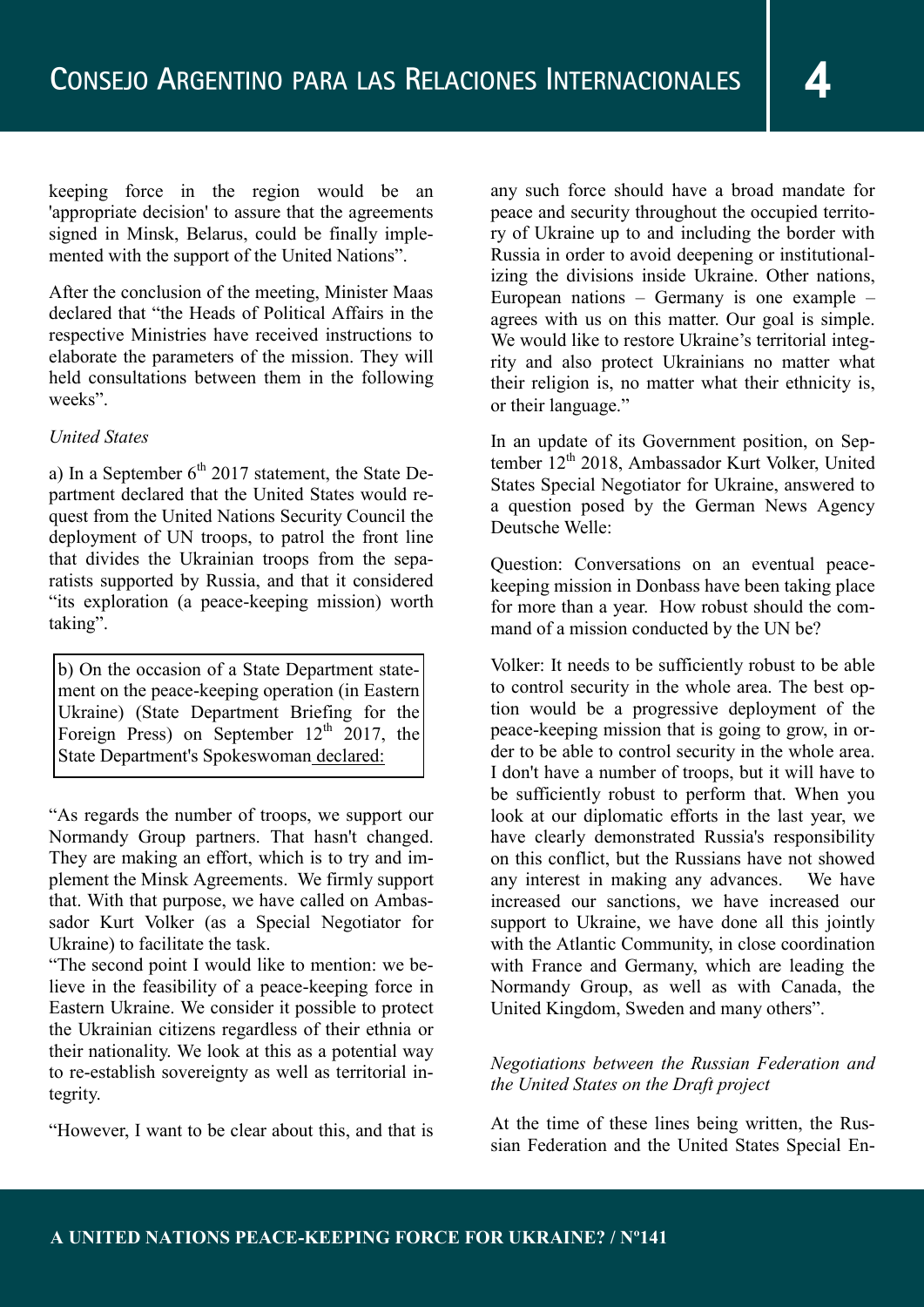voys had maintained three meetings, in Minsk (8/21/2017), Belgrade (9/13/2017) and Dubai (United Arab Emirates, 1/26/2018).

Shortly after this last meeting, Mr Vladislav Surkov was cited as declaring to TASS Agency and to Kommersant Newspaper: "the main question (in the United States proposal) is a largely detailed plan for a progressive deployment of a United Nations mission in conjunction with the application of the political clauses in the Minsk Agreements".

He added that "this is a balanced point of view, on which we are going to insist and on which we have already insisted".

On the other hand, the United States Special Envoy for Ukraine declared that "Russia has been more inclined to accept United States suggestions on an eventual United Nations peace-keeping mission in the area of Eastern Ukraine affected by the military clashes"; but he also expressed that Washington and Moscow "are still far from reaching an agreement".

# *Canada*

A significant Ukrainian community living in Canada and a Foreign Affairs Minister (Chrystia Freeland) whose grandfather was Ukrainian, help to explain the country's disposition to actively cooperate with Ukraine in several fronts. Not only in the diplomatic champ, but also in other areas, comprising from agricultural to military cooperation.

In a Communique dated November 9<sup>th</sup> 2017, Minister Freeland declared that Ottawa "has been leading conversations with a group of countries, on the viability and utility of maintaining peace and order in Ukraine". She expressed that "personally, I have explored the viability and the perspectives of such mission with the UN Secretary General".

Freeland added that "the First Minister of Canada, Justin Trudeau, has discussed this subject with the Ukrainian President and the German Chancellor".

"In the past weeks, I have spoken to representatives of several European Governments and I have discussed this important subject with them", explained Freeland. Canada has as well reaffirmed its "unwavering" support to Ukraine's territorial unity and condemned Russia's "illegal annexion" of Crimea and the violence in the region.

In further comments to the Toronto Sun and Globe and Mail Newspapers, Mrs. Freeland said that "last week, I personally explored the feasibility and perspectives of the mission with Secretary of State Rex Tillerson, Special Envoy Kurt Volker and UN Secretary General Antonio Guterres.

The Canadian declaration took place a few days before the celebration in Vancouver, on November  $14<sup>th</sup>$  and  $15<sup>th</sup>$  2017, of a UN Peace-keeping Conference, which would be attended by Defence Ministers of many countries.

#### *Austria*

In spite of the Austrian Government's position of greater openness to the Russian Federation, Ukraine maintains a close relationship with Austria, based on their bilateral exchanges, as well as on the fact that the Organization for European Security and Cooperation (OSCE) Headquarters are in Vienna.

The Ukrainian President thanked Austria for its solid support to the deployment of a peace-keeping force under UN Security Council's mandate in Eastern Ukraine. He said that "it is very difficult to over-estimate the assistance of a country with such a degree of international confidence, with a neutral status, such as Austria, and I am very grateful for its firm and consistent position."

"For his part, the Austrian Chancellor underlined the importance of reinforcing the efforts to reestablish peace in Eastern Ukraine. "I would like that the situation in eastern Ukraine could improve and that peace could be achieved on a permanent basis, so we could finally talk of a positive development of the situation in Ukraine".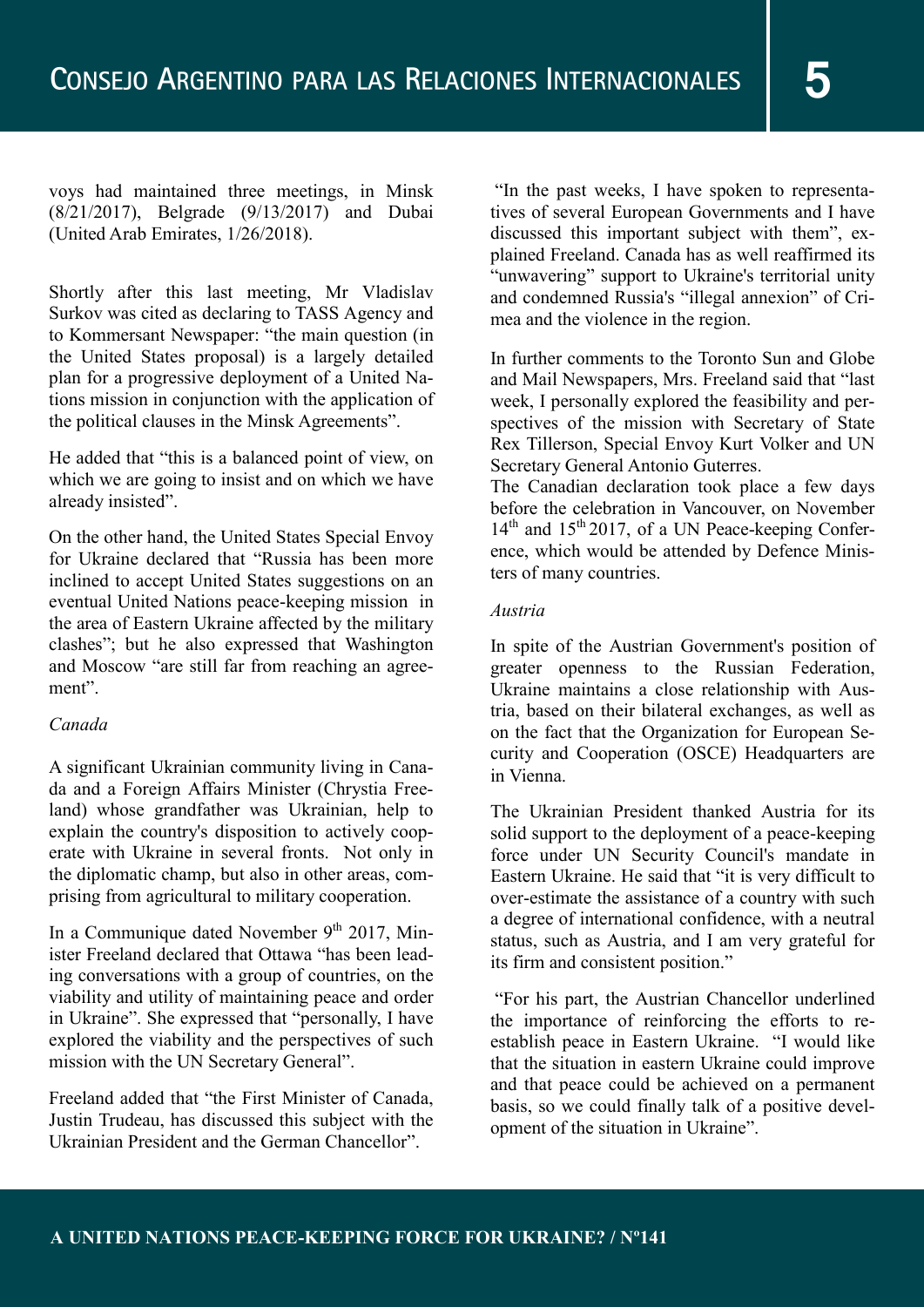On the occasion of an interview with the Austrian President, the latter reassured Vienna's will to contribute to a UN peace-keeping force deployment and to the implementation of Security Council's decisions. He added "we are going to study the subject very seriously. Federal Chancellor Kurz has expressed his disposition to give assistance on this matter".

#### *France*

At the conclusion of the Meeting of the Normandy Group's Ministers of Foreign Affairs in June 2018, the French Minister of Foreign Affairs, Jean-Yves Le Drian, declared that "France is ready to work on the guidelines of a possible UN Mission in Eastern Ukraine".

#### *United Nations Organization*

During the 54<sup>th</sup> Security Conference in Munich, Ukrainian President, Petro Poroshenko, held a meeting with the UN Secretary General Antonio Guterres, on February  $16<sup>th</sup> 2018$ .

On the occasion, the Draft Project for a UN peacekeeping force deployment in Donbass was analyzed, and it was agreed that the main task for the future UN mission should be to assure the pacification of Donbass, as well as the re-establishing of Ukrainian sovereignty and territorial integrity within its internationally recognized borders.

# *European Union*

Since the annexation of Crimea by the Russian Federation and the outbreak of the conflict in Eastern Ukraine, the European Union has been involved in support of Ukraine vis a vis both situations and their consequences. This support was not only limited to political declarations, but went further on in the economic sphere, through the application of economic sanctions to the Russian Federation for both cases.

As regards the subject of this article, on the occasion of a visit to Ukraine, the EU External Relations Commissioner, Federica Mogherini, transmitted to Ukrainian President Petro Poroshenko the firm support of the EU to the territorial integrity, sovereignty and independence of Ukraine, as well as the continuity of the efforts oriented to the Minsk Agreements' full implementation. Though without making a concrete reference to the subject of a UN peace-keeping deployment in Ukraine, Mrs. Mogherini signaled: "We always give a unified support on these matters".

# *Organization for Security and Cooperation in Europe*

A spokesman for the Organization for Security and Cooperation in Europe (OSCE) declared to the Russian News Agency TASS, on September 5<sup>th</sup> 2017, that "even though in the past, the idea has been evoqued, neither the Austrian Presidency nor the OSCE Secretariat have had any knowledge of any concrete proposal on a peace-keeping operation in Ukraine. Anyway, such operation should be authorized by the United Nations Security Council".

Nevertheless, the DOC Research Institute published in April 2018 a document entitled "Priorities for 2018 and beyond. THE CRISIS IN UKRAINE: BREAKING THE DEADLOCK", where it says:

"The efforts made by OSCE should include an analysis on the creation of a United Nations peacekeeping operation in Donbass - an idea that Russia presented to the Security Council in September 2017. The Russian proposal figures a light peacekeeping force, that should be stationed the long of the line which divides the Ukrainian forces from the separatists in Eastern Ukraine, with the objective of providing security to the OSCE Special Monitoring Mission.

Such analysis should aim not only to eliminate every concern about the other Party expectations, but and most significant- to clarify how such Mission will be able to cooperate in finding a sustainable outcome to the conflict in the long term. Given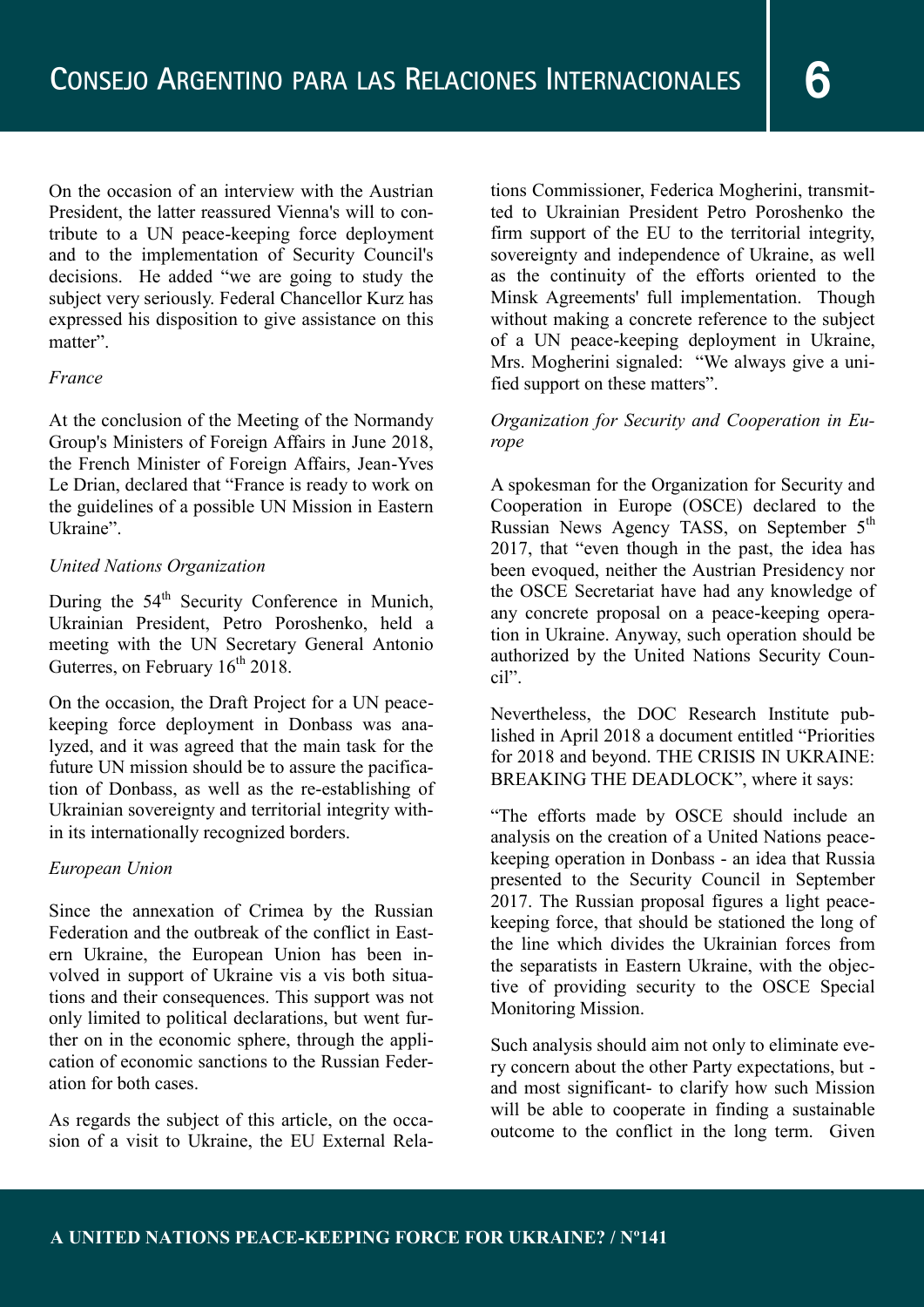that all the actors involved in the negotiations over the Ukrainian conflict are OSCE members, the Organization becomes the ideal forum for this kind of debate.

The mere deployment of a United Nations peacekeeping operation will not solve the crisis. The United Nations peace-keepers will not represent a miraculous solution to the delayed implementation of Minsk II Agreements, or to Kiev's internal political problems, which require the appropriate reforms by Kiev's authorities.

#### *North Atlantic Treaty Organization (NATO)*

On the occasion of the Munich Security Conference on February 2018, and during a meeting with the Russian Federation's Minister of Foreign Affairs Sergei Lavrov, NATO's Secretary General Jens Stoltenberg said that there has been very little progress in the conversations on a peace-keeping operation in Eastern Ukraine.

Stoltenberg added that "we shall see if it is possible" to deploy a United Nations peace-keeping force to end the hostilities between the separatists supported by Russia and the Kiev forces in Eastern Ukraine.

# **FINAL COMMENTS**

The present collaboration aims to present a subject that is considered relevant in Ukraine's present situation, in addition to the question of the Minsk I and II Agreements' compliance/not compliance.

This new subject matter relates to the eventual negotiation and approval of a draft proposal presented by the Russian Federation, on the deployment of a peace-keeping mission in Ukraine, under the mandate of the United Nations Security Council.

As it was already mentioned above, this draft pro-

posal had its origin in a former Ukrainian proposal, presented in 2015. Nevertheless, the draft proposal was effectively presented in September 2017 by the Russian Federation.

Ukraine hopes that this project's approval could lead to a cease-fire and the retirement of heavy weapons and armed illegal groups, in order to be able to begin the implementation of the Minsk Agreements' political components.

Nevertheless, since the first moment, the great difference between the Parties has been the kind of mandate that the eventual mission should have. In Moscow's vision, it should be limited to the protection of OSCE's monitors. Ukraine, the United States and other Western allies consider that it should have a "robust" mandate (Washington dixit).

As it was also mentioned above, Moscow does not accept a "robust" mandate because it would imply that the Minsk Agreements would be diminished in their force, particularly in respect to their political clauses, which are favorable to Moscow's interests.

It is also worth noting that, if Moscow returns to its original position -that the Mission be located in the contact line, instead of on the Ukrainian-Russian border- that would mean stepping back on the engagement taken by Russian President Putin with the German Chancellor Angela Merkel, by which he accepted the second alternative (NR: see Reference 5).

At present, experts on the subject consider that Vladimir Putin will not promote contacts on this proposal until the celebration of Presidential elections in Ukraine, due to take place in March 2019.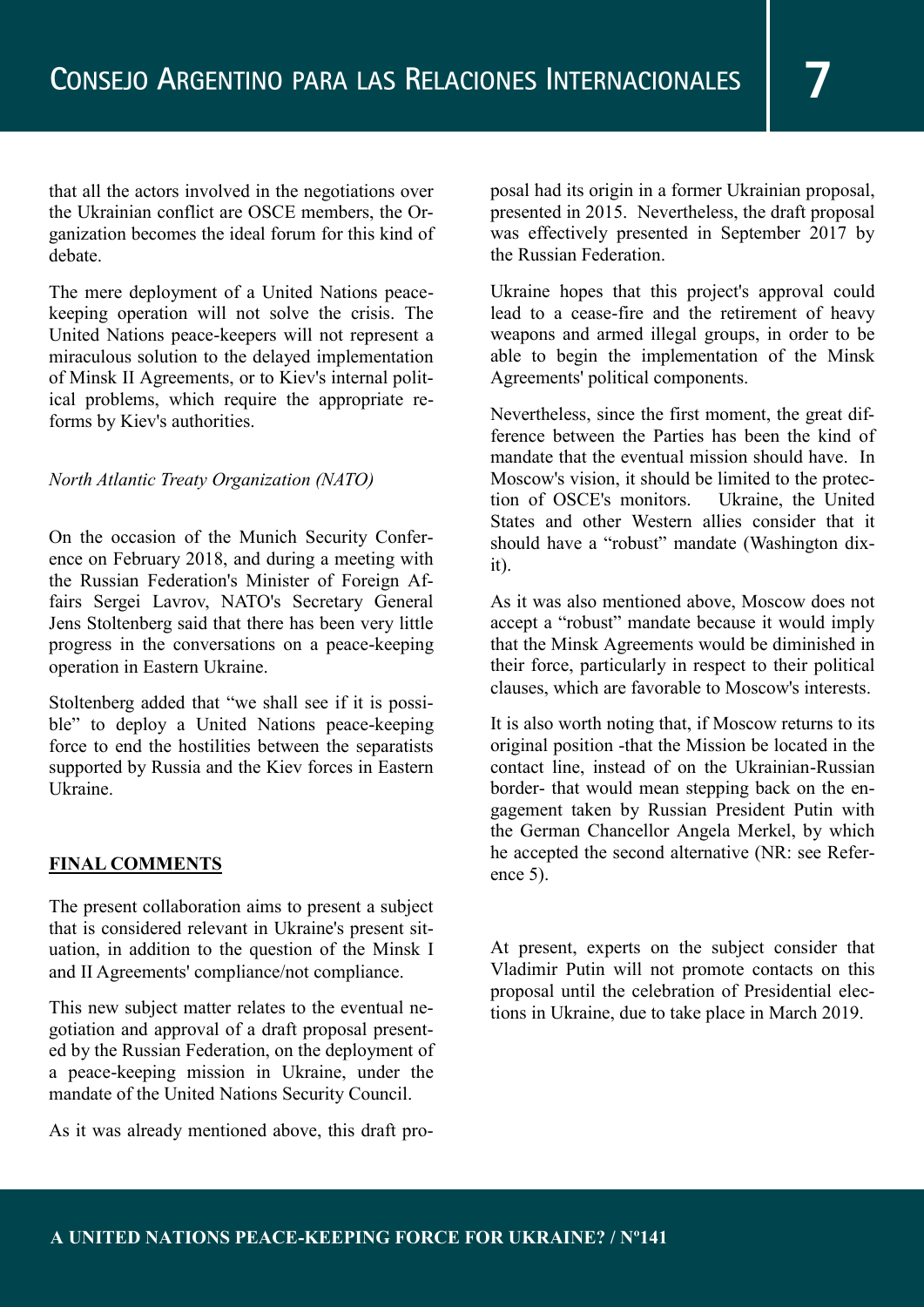#### *ANNEX I*

United Nations' S/2015/225 Security Council Distr.: General 2 April 2015 Original: English 15- 05354 (E) 080415 \*1505354\*

Letter dated 30 March 2015 from the Permanent Representative of Ukraine to the United Nations addressed to the President of the Security Council

I have the honour to enclose herewith a letter from the Minister for Foreign Affairs of Ukraine, Pavlo Klimkin, on the issue of the deployment of a United Nations peacekeeping operation in Ukraine (see annex). I would appreciate your kind assistance in having the present letter and its annex issued as a document of the Security Council.

(Signed) Yuriy Sergeyev Ambassador Permanent Representative

Annex to the letter dated 30 March 2015 from the Permanent Representative of Ukraine to the United Nations addressed to the President of the Security Council Further to my letter dated 23 February 2015,

I have the honour to inform you that on 17 March 2015 the Verkhovna Rada (parliament) of Ukraine adopted a decision on the approval of the address on behalf of Ukraine to the United Nations Security Council and the Council of the European Union on the deployment of an international peacekeeping and security operation in the territory of Ukraine. I therefore have the honour to forward to you the address by the President of Ukraine, Petro Poroshenko, dealing with the deployment of a United Nations peacekeeping operation in Ukraine (see enclosure). I count on your leadership in taking forward this important issue, in particular through the early dispatch to Ukraine of a preliminary assessment mission as requested by President

Poroshenko, so as to bring, as soon as possible, lasting peace and stability to the affected areas of the Luhansk and Donetsk regions of Ukraine in accordance with the Minsk agreements. (Signed) Pavlo Klimkin S/2015/225 15-05354 3/4 Enclosure Address on behalf of Ukraine to the Security Council on the deployment of an international peacekeeping and security operation in the territory of Ukraine Based on the decision of the National Security and Defence Council of Ukraine on the address to the United Nations and the European Union on the deployment of a peacekeeping and security operation in the territory of Ukraine adopted on 18 February 2015, Recognizing the key role of the United Nations in maintaining international peace and security and its capacities to that end to take effective measures for the prevention and removal of threats to the peace in conformity with the norms and principles of international law, Considering the important long-term contribution of Ukraine to the maintenance of international peace and stability, including through participation in the United Nations peacekeeping operations, With the aim to ensure effective implementation of the Minsk agreements (Minsk Protocol of 5 September 2014 and Minsk Memorandum of 19 September 2014), the package of measures for the implementation of the Minsk agreements and the declaration by the President of Ukraine, the President of the French Republic, the President of the Russian Federation and the Chancellor of the Federal Republic of Germany in support of the package of measures adopted and signed in Minsk on 12 February 2015, which envisage, inter alia, an immediate and comprehensive ceasefire in certain areas of the Donetsk and Luhansk regions of Ukraine, pull-out of all heavy weapons, withdrawal of all foreign armed formations and military equipment, as well as mercenaries, from the territory of Ukraine, disarmament of all illegal groups, reinstatement of full control of the State border by the Government of Ukraine, and ensuring the release and exchange of all hostages and unlawfully detained persons, Recognizing the important role of the Special Monitoring Mission (SMM) of the Organization for Securi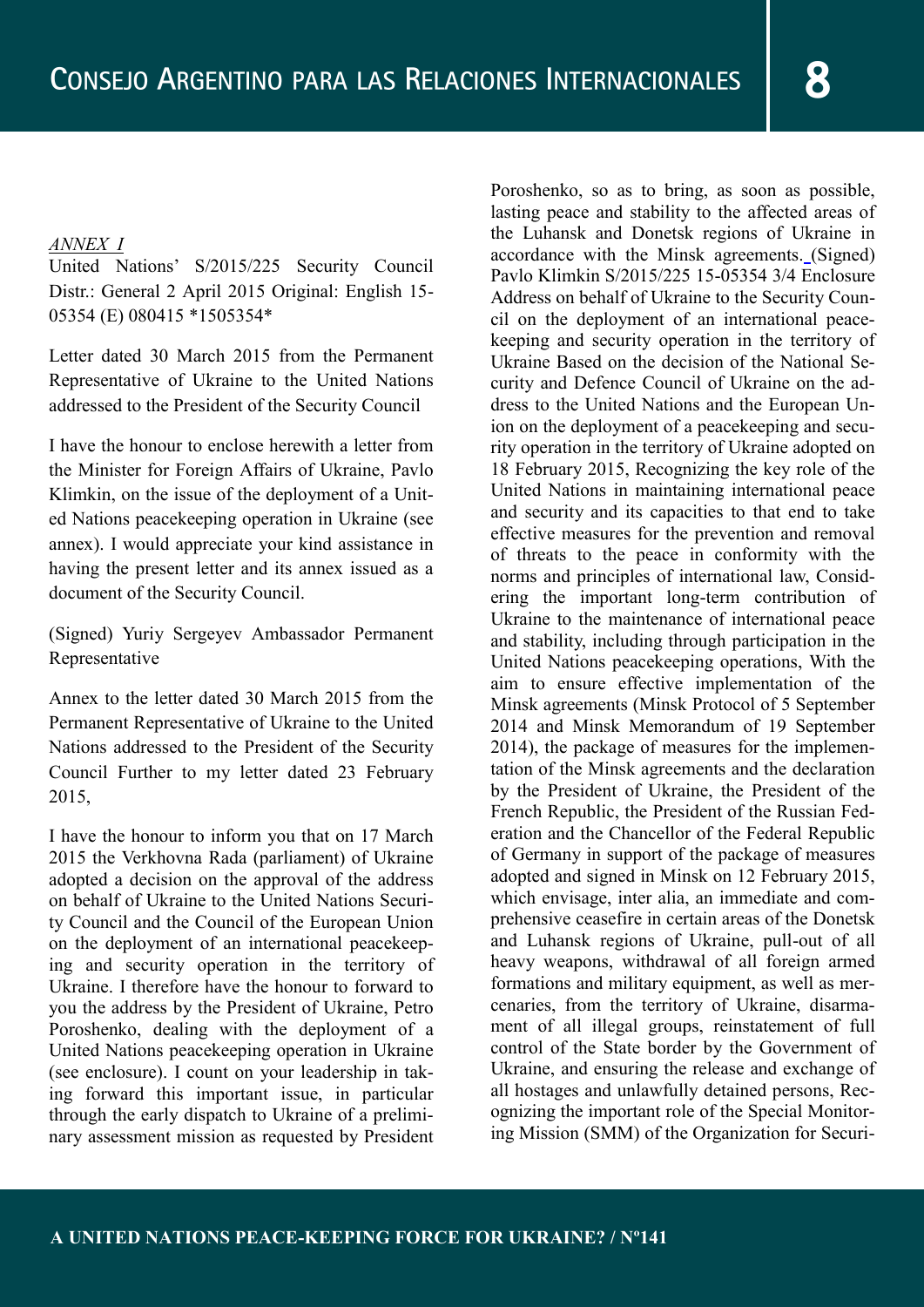ty and Cooperation in Europe (OSCE) in the monitoring and verification of the implementation of the Minsk agreements, Taking into account that the OSCE Special Monitoring Mission, being a strictly civilian mission, has neither means nor tools at its disposal to ensure compliance by all signatories with the commitments undertaken under the Minsk agreements, Acknowledging the fact that the security situation in Donbas remains extremely tense with the prospect of further undermining the integrity and trust within the whole peace process based on the Minsk agreements, Proceeding from the need to involve additional instruments in order to prevent further violations of fundamental principles and norms enshrined in the Charter of the United Nations and to guarantee lasting peace and stability in certain areas of the Luhansk and Donetsk regions of Ukraine in accordance with the Minsk agreements by ensuring a United Nations peacekeeping presence in our country in S/2015/225 4/4 15-05354 parallel with enhancing current OSCE SMM capacities, as mutually reinforcing tracks, On behalf of Ukraine I address the Secretary-General and the Security Council of the United Nations to initiate appropriate procedures for the deployment of a United Nations international peacekeeping operation in the territory of Ukraine, with the exact modalities to be defined in consultations with the Ukrainian side, in accordance with established practice. In particular, I request that a preliminary assessment mission be dispatched to Ukraine in order to assess the situation and put forward recommendations for consideration by the Security Council. (Signed) Petro Poroshenko

http://repository.un.org/bitstream/handle/11176/310208/ S 2015 225-EN.pdf?sequence=3&isAllowed=y

*ANNEX II* S/2017/754

2/3

17-15441

Annex to the letter dated 5 September 2017 from the Permanent Representative of the Russian Federation to the United Nations addressed to the Secretary-General and the President of the Security Council

[Original: Russian]

The Security Council,

Recalling the purposes and principles enshrined in the Charter of the United Nations and reaffirming its full respect for the sovereignty, independence and territorial integrity of Ukraine,

Expressing its grave concern at the tragic events and violence in eastern regions of Ukraine,

Supporting the work of the Organization for Security and Cooperation in Europe Special Monitoring Mission (OSCE SMM) to Ukraine,

Firmly convinced that the resolution of the situation in eastern regions of Ukraine can only be achieved through the full implementation of the "Package of measures for the Implementation of the Minsk Agreements", endorsed by resolution 2202 (2015) and adopted and signed in Minsk on 12 February 2015,

1. Reaffirms unconditionally its resolution 2202 (2015), which endorsed the "Package of measures for the Implementation of the Minsk Agreements", adopted and signed in Minsk on 12 February 2015;

2. Calls for the full, comprehensive and consistent implementation of the "Package of measures", including a comprehensive ceasefire as provided for therein;

3. Calls further for the Contact Group to agree upon and subsequently take practical steps to implement arrangements for the disengagement of forces and equipment from the de facto line of contact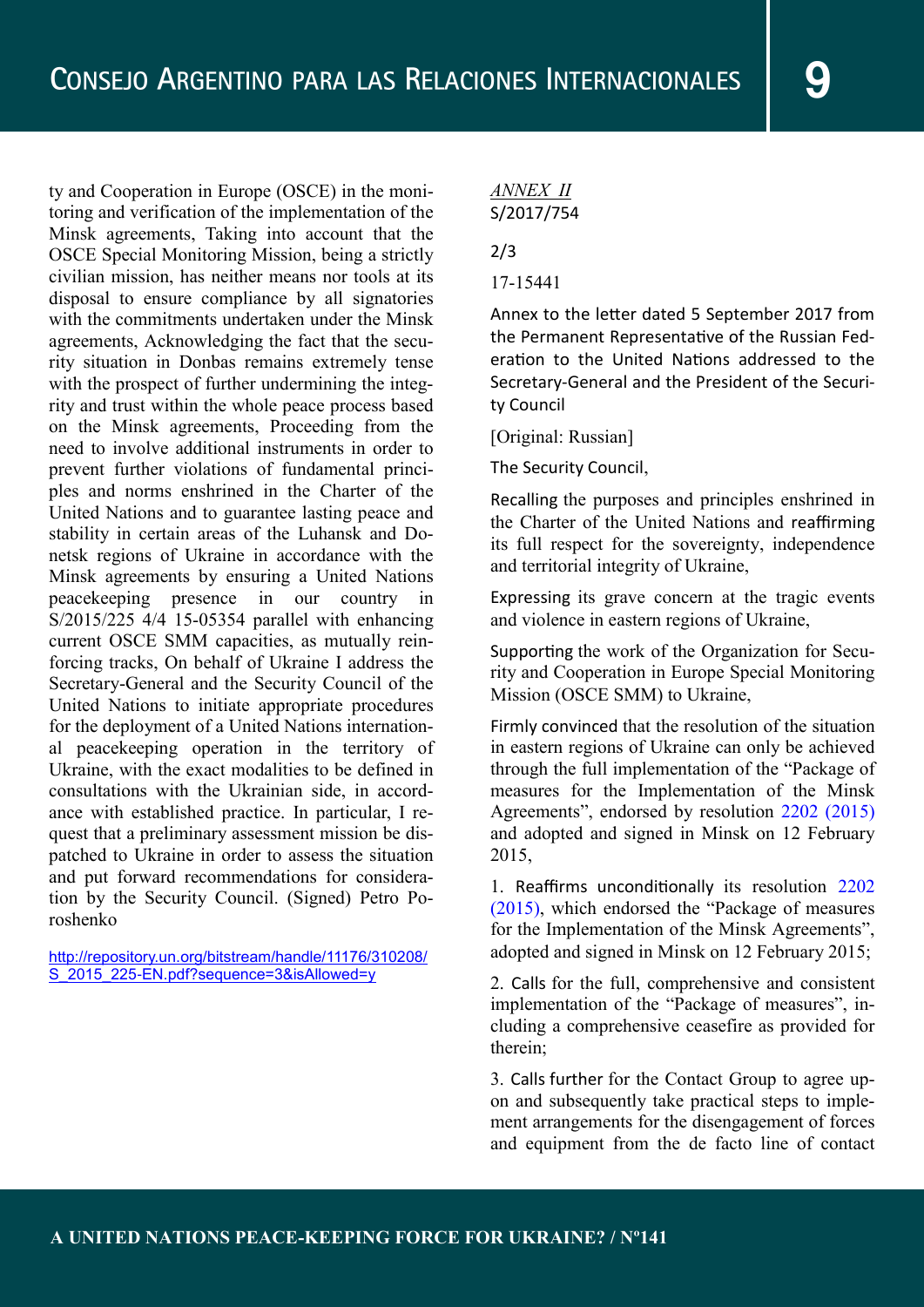and supports the deployment of OSCE SMM observer groups in the disengagement zones for effective monitoring in accordance with its mandate;

4. Stresses the need to ensure the security of the OSCE SMM observer groups monitoring the de facto line of contact;

5. Decides to establish for a period of six months, following the complete disengagement of forces and equipment from the de facto line of contact, a United Nations Support Mission to Protect OSCE SMM in Southeast Ukraine, the head of which shall report directly to the Secretary-General;

5. Decides to establish for a period of six months, following the complete disengagement of forces and equipment from the de facto line of contact, a United Nations Support Mission to Protect OSCE SMM in Southeast Ukraine, the head of which shall report directly to the Secretary-General;

6. Decides further that the United Nations Support Mission to Protect OSCE SMM in Southeast Ukraine shall be a mission equipped with small arms and light weapons mandated exclusively to ensure the security of the OSCE SMM observer groups exercising 24-hour monitoring in zones where forces and equipment have been disengaged from the de facto line of contact between territory under the control of the armed forces of Ukraine and territory of certain areas of the Donetsk and Luhansk regions of Ukraine;

7. Decides also that the mandate of United Nations Support Mission to Protect OSCE SMM in Southeast Ukraine shall include the coordination of its activities on the ground with the Joint Centre for Control and Coordination;

8. Requests the Secretary-General to start preparatory work without delay and to present as soon as possible to the Security Council for its consideration and approval detailed recommendations with regard to the size and national compositionof the United Nations Support Mission to Protect OSCE SMM in Southeast Ukraine and also regarding the other aspects of its mandate set out in paragraphs 6

and 7 above, agreed with the Government of Ukraine and representatives of certain areas of the Donetsk and Luhansk regions of Ukraine;

9. Decides to remain seized of the matter.

#### *ANNEX III*

Comment by the Ministry of Foreign Affairs of Ukraine regarding mass media publication of 5 September 2017 concerning the recent statements by the Russian leadership on the prospect of deployment of UN peacekeepers in Donbass

# 05 September 2017, 13:43

The Ministry of Foreign Affairs of Ukraine has taken into account the statement made by the President of the Russian Federation concerning the prospect of deployment of UN peacekeepers in Donbas as published by mass media. The Ministry believes that the deployment of a UN peacekeeping operation could contribute to the restoration of peace and security in the east of Ukraine. In this context, the MFA would like to draw attention to the fact that, in March 2015, President of Ukraine Petro Poroshenko sent an official request to the UN Secretary General and the President of the UN Security Council with regard to the deployment of a UN peacekeeping operation in the Ukrainian territory.

This request was circulated on 2 April 2015 as an official document of the UN Security Council. The corresponding initiative of the President of Ukraine had been previously supported by the National Security and Defense Council of Ukraine and by the Verkhovna Rada of Ukraine.

The UN peacekeeping operation of this nature would aim at ensuring lasting peace in certain parts of Donetsk and Luhansk Regions of Ukraine on the basis of the Minsk Agreements and in line with the fundamental principles and norms of the UN Charter, along with the simultaneous enhancement of the OSCE Special Monitoring Mission.

Since that time Russia, the aggressor state, has con-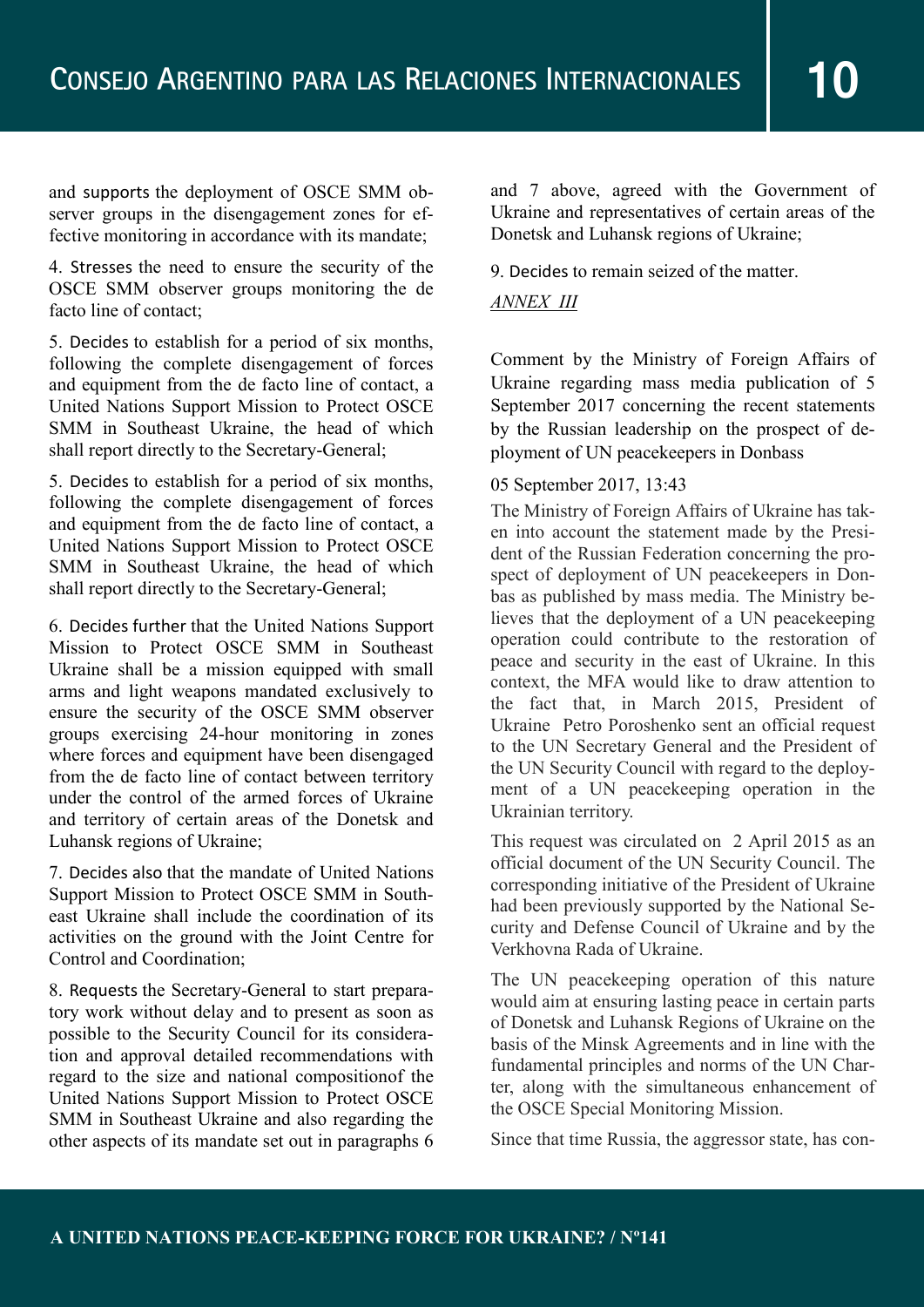tinuously sabotaged Ukraine's proposals, refusing to take our request to the UN Security Council into consideration and even claiming, as was the case in June 2016, that Ukraine had never made its request to the Security Council.

Ukraine has always advocated a clear position that any international peacekeeping presence must be deployed by consent of and after extensive consultations with the Ukrainian side, that it must involve the withdrawal of all occupation troops and mercenaries as well as their weapons from the territory of Ukraine, and ensure reliable control over the Ukrainian-Russian border to prevent Russian military, weapons, equipment and mercenaries from infiltrating the Ukrainian territory.

In the event the decision is made to launch a peacekeeping operation, any presence of military or other personnel of the aggressor state in the territory of Ukraine disguised as peacekeepers would be out of the question, as it would contradict the basic principles of UN peacekeeping activities. Equally out of the question would be any need to seek approval for launching the peacekeeping operation by the illegal military formations operating in the territory of certain parts of Donetsk and Luhansk Regions backed by support, funding, and inventory and logistics management provided by the Russian Federation.

The information published by mass media concerning the statement by the President of the Russian Federation shows that Russia, as a party to the conflict, is once again attempting to present its aggression as an internal Ukrainian conflict and distort the very idea and purposes of launching a peacekeeping operation, which would not work towards achieving the principal objective of establishing sustainable peace in Donbas and restoring territorial integrity of Ukraine.

At the same time, as a consistent supporter of the initiative to deploy a UN peacekeeping operation in Donbass, Ukraine is ready to address this matter. In this context, the Permanent Mission of Ukraine in New York has been instructed to hold corresponding consultations with the delegations to the UN Security Council.

We are also convinced that strict compliance by the Russian side with the permanent and complete back-to-school ceasefire declared at the end of August 2017 should create a favorable basis for starting a dialogue with a view to the deployment of a UN peacekeeping mission in Donbass.